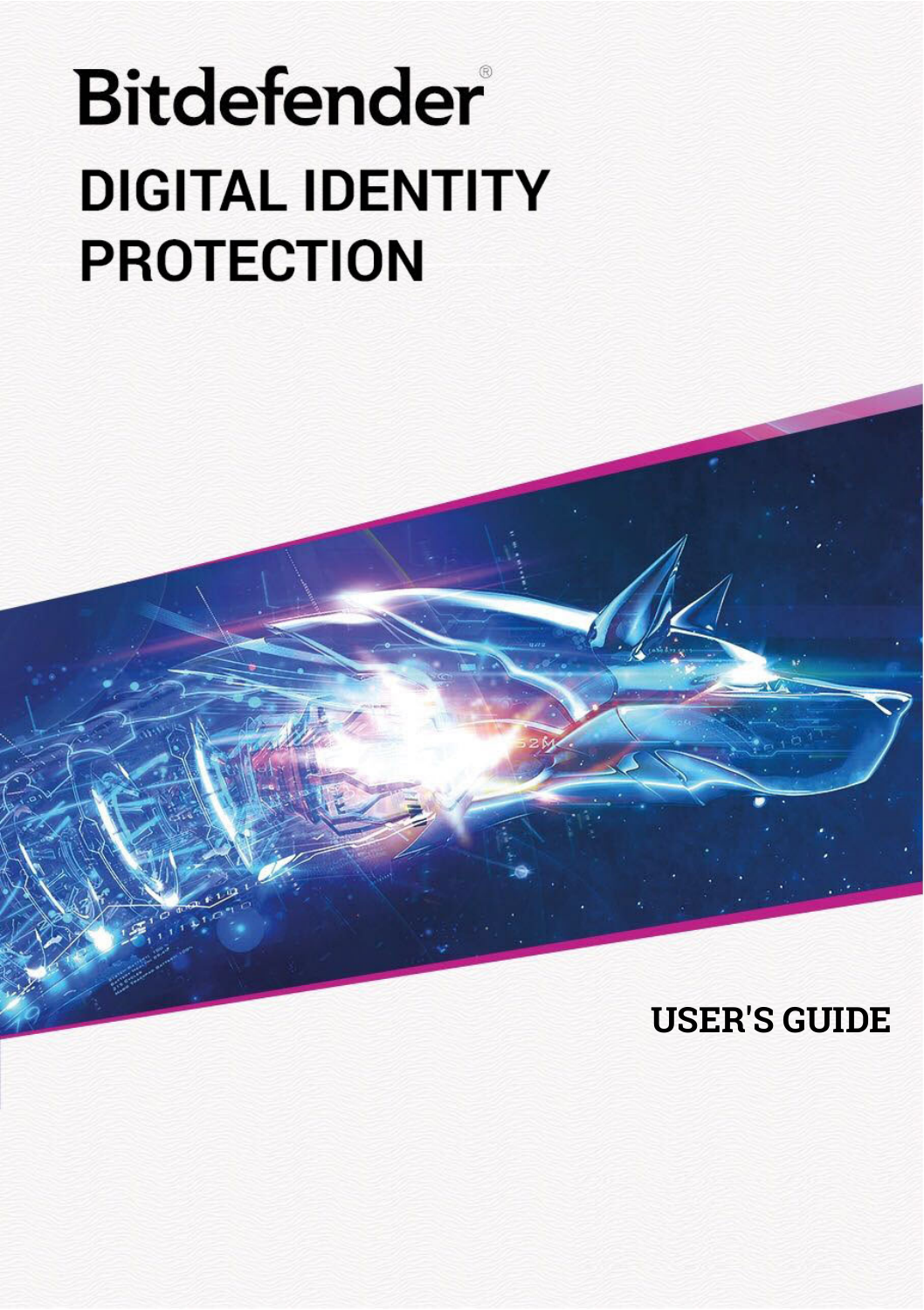Bitdefender Digital Identity Protection

#### Bitdefender Digital Identity Protection **User's Guide**

Publication date 03/24/2020

Copyright© 2020 Bitdefender

#### Legal Notice

**All rights reserved.** No part of this book may be reproduced or transmitted in any form or by any means, electronic or mechanical, including photocopying, recording, or by any information storage and retrieval system, without written permission from an authorized representative of Bitdefender. The inclusion of brief quotations in reviews may be possible only with the mention of the quoted source. The content can not be modified in any way.

**Warning and Disclaimer.** This product and its documentation are protected by copyright. The information in this document is provided on an "as is" basis, without warranty. Although every precaution has been taken in the<br>preparation of this document, the authors will not have any liability to any person or entity with respect to any or damage caused or alleged to be caused directly or indirectly by the information contained in this work.

This book contains links to third-party Websites that are not under the control of Bitdefender, therefore Bitdefender is not responsible for the content of any linked site. If you access a third-party website listed in this document, you will do so at your own risk. Bitdefender provides these links only as a convenience, and the inclusion of the link does not imply that Bitdefender endorses or accepts any responsibility for the content of the third-party site.

**Trademarks.** Trademark names may appear in this book. All registered and unregistered trademarks in this document are the sole property of their respective owners, and are respectfully acknowledged.

**Ritdefender**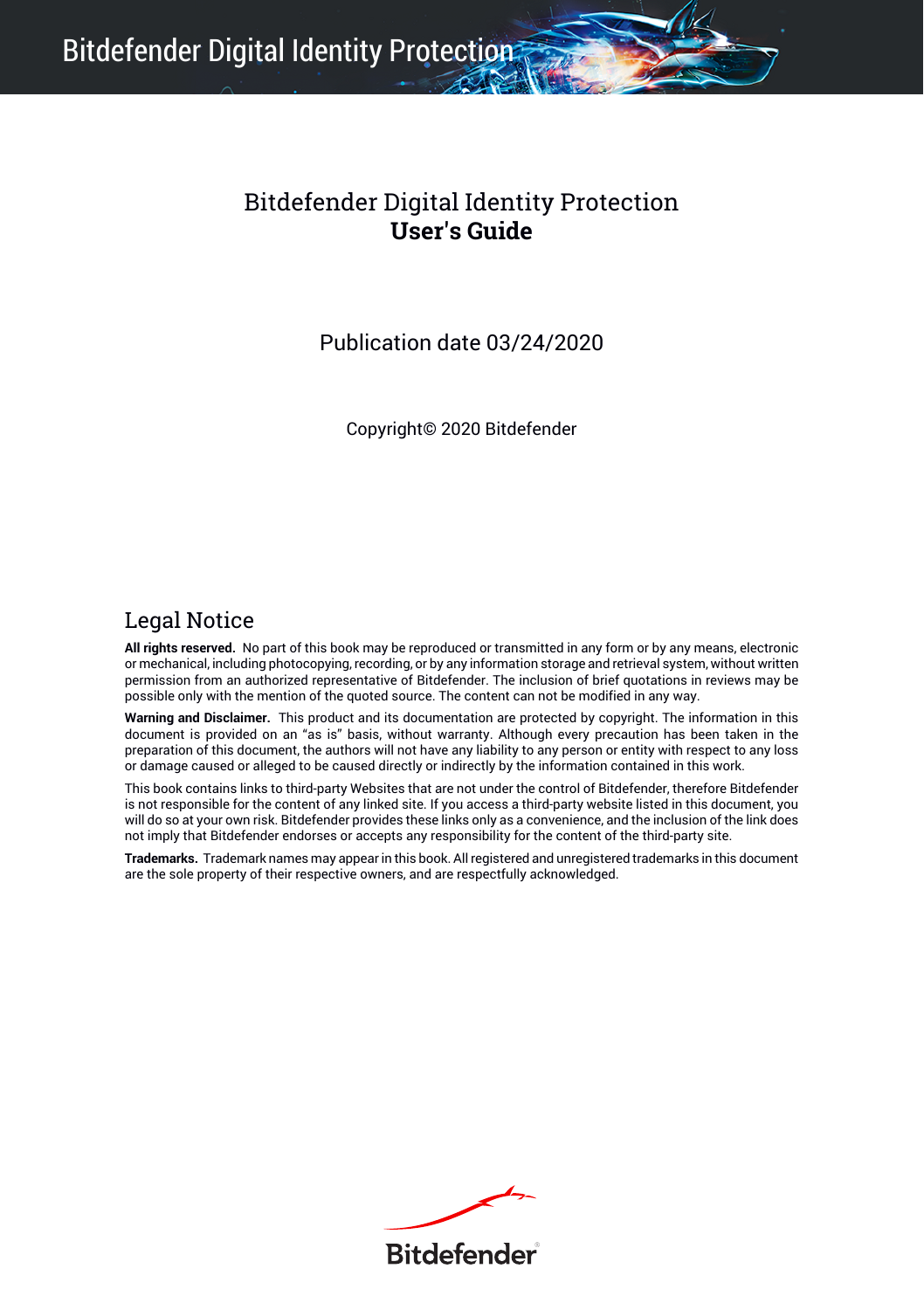# Table of Contents

| 1. What is Bitdefender Digital Identity Protection  1 |  |
|-------------------------------------------------------|--|
|                                                       |  |
|                                                       |  |
|                                                       |  |
|                                                       |  |
|                                                       |  |
|                                                       |  |
|                                                       |  |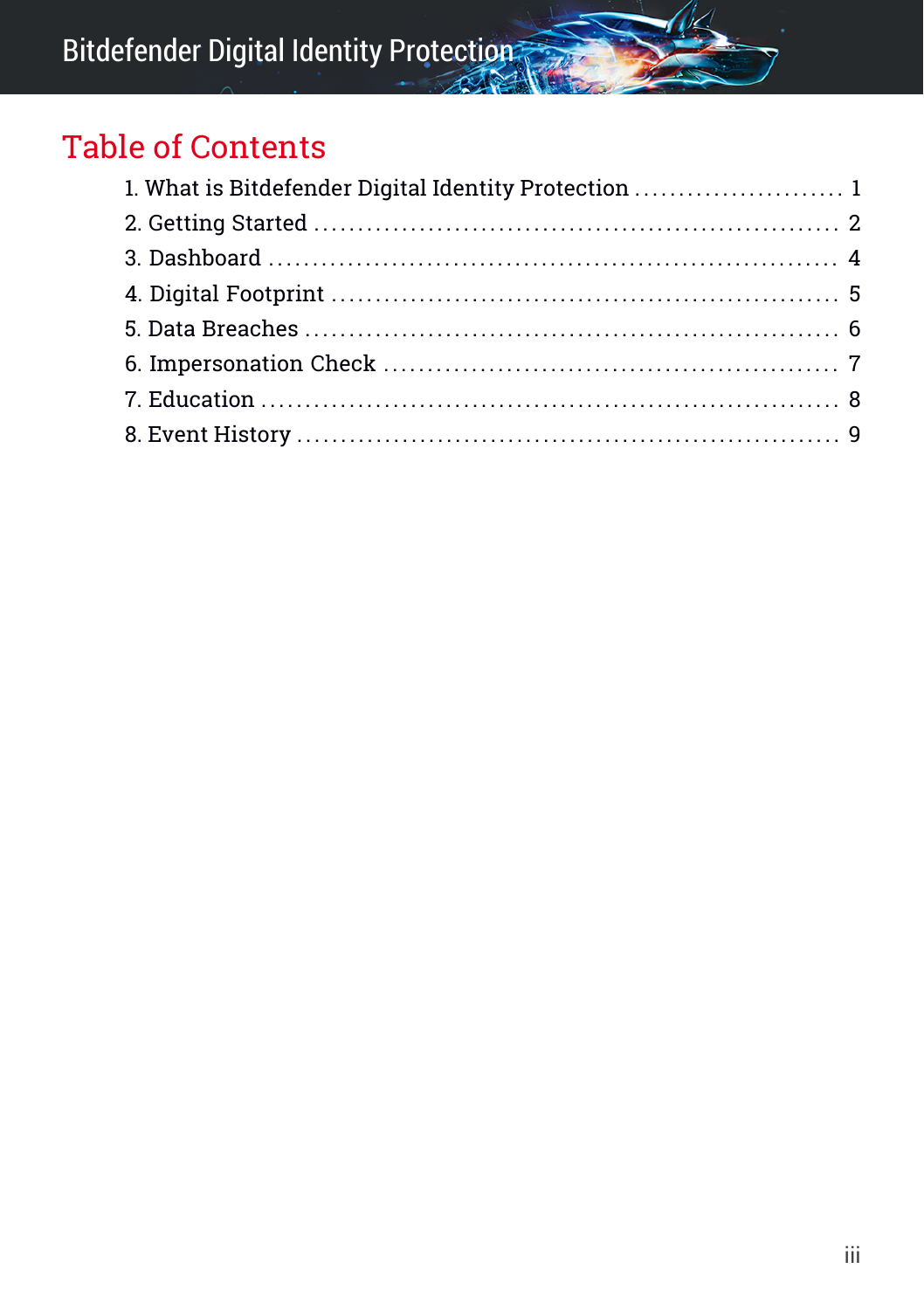### <span id="page-3-0"></span>1. WHAT IS BITDEFENDER DIGITAL IDENTITY PROTECTION

Online privacy and security are some of the main focuses for internet users nowadays. And there are some very good reasons for that. With major data breaches happening more often than not, it is imperative to make sure that your personally identifiable information (PII) is safe and secure.

But what can be classified as personally identifiable information? Traditionally, sensitive information such as the full name, social security number, driver's license, mailing address or credit card information were considered PII. Eventually, less-sensitive info, such as zip codes, IP addresses, or login IDs were also included. Over time, your digital footprint, meaning the data you leave behind as a result of your browsing the internet, might come to include some of these.

Bitdefender Digital Identity Protection represents the private way to online freedom, allowing you to regain control of your digital life. And it requires only your name, most used email address and your phone number. Based on these, it searches on both the Surface Web and the Dark Web for personal information that was exposed publicly.

Bitdefender Digital Identity Protection offers the following:

● **Monitoring and detection services**: it monitors more than 100 personally identifiable information such as SSN, credit cards or home address, and displays all data found about your online footprint.

#### **Note**

Bitdefender does not store or process personally identifiable information. Only references to potential data breaches are kept, without including sensitive data.

- **Real-time alerts**: You receive notifications about data breaches and exposed data in Dark Web, personal information in Surface Web and potential impersonators you on social media.
- **Solutions**: Our service suggests clear actions required to solve issues and provide reminders if an issue is not solved entirely. It can also provide instructions on how to remove the personalized ads, export your data, or turn off the tracking.

.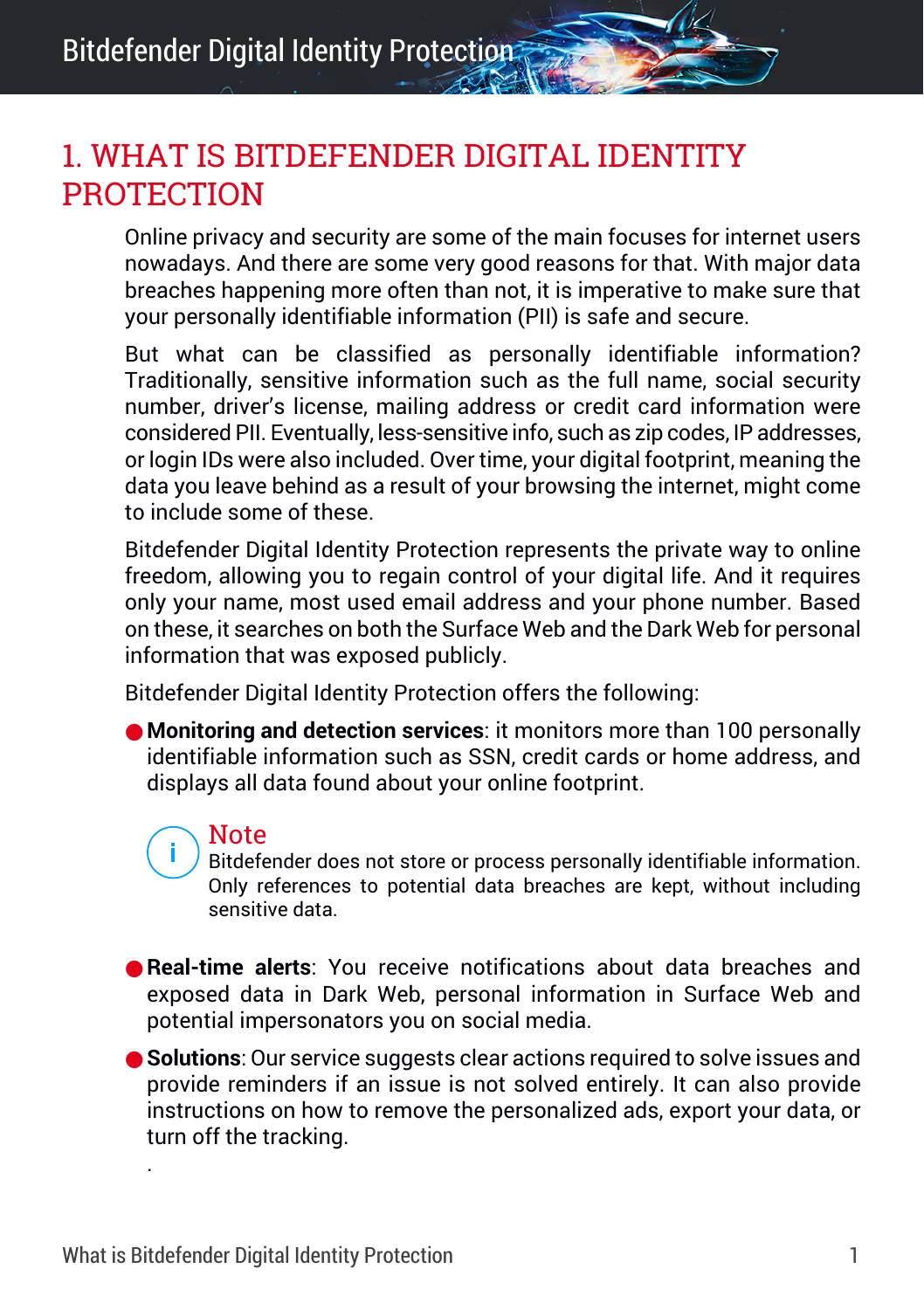# <span id="page-4-0"></span>2. GETTING STARTED

# Configuring Bitdefender Digital Identity Protection

1. Go to <https://central.bitdefender.com/> and sign in to your account.

If you don't already have an account, click on **CREATE ACCOUNT**, then type your full name, an email address and a password.

2. Select the Digital Identity Protection panel.

A welcoming screen is displayed.

- 3. Click **BEGIN**.
- 4. You will now be informed on what information you need to provide. Your data will always be encrypted and secured.

Click **NEXT**.

- 5. Type your first name, middle name (if any) and last name in their corresponding boxes, then click **NEXT**.
- 6. Type your email address, then click **NEXT**.

Make sure it is a valid email address you can access.

7. A security code is sent to the address you provided.

Open your email, copy the code and paste it in its corresponding field. After that, click **CHECK**.

- 8. Select your country and enter your phone number, then click **NEXT**.
- 9. You should receive a security code shortly after that.

Enter the code, then select **CHECK**.

10. After the initial check is performed, click **FINISH**.

#### **Note**

You will be informed if any breaches, personally identifiable information or potential impersonation attempts are discovered during this first check.

Bitdefender Digital Identity Protection is now configured.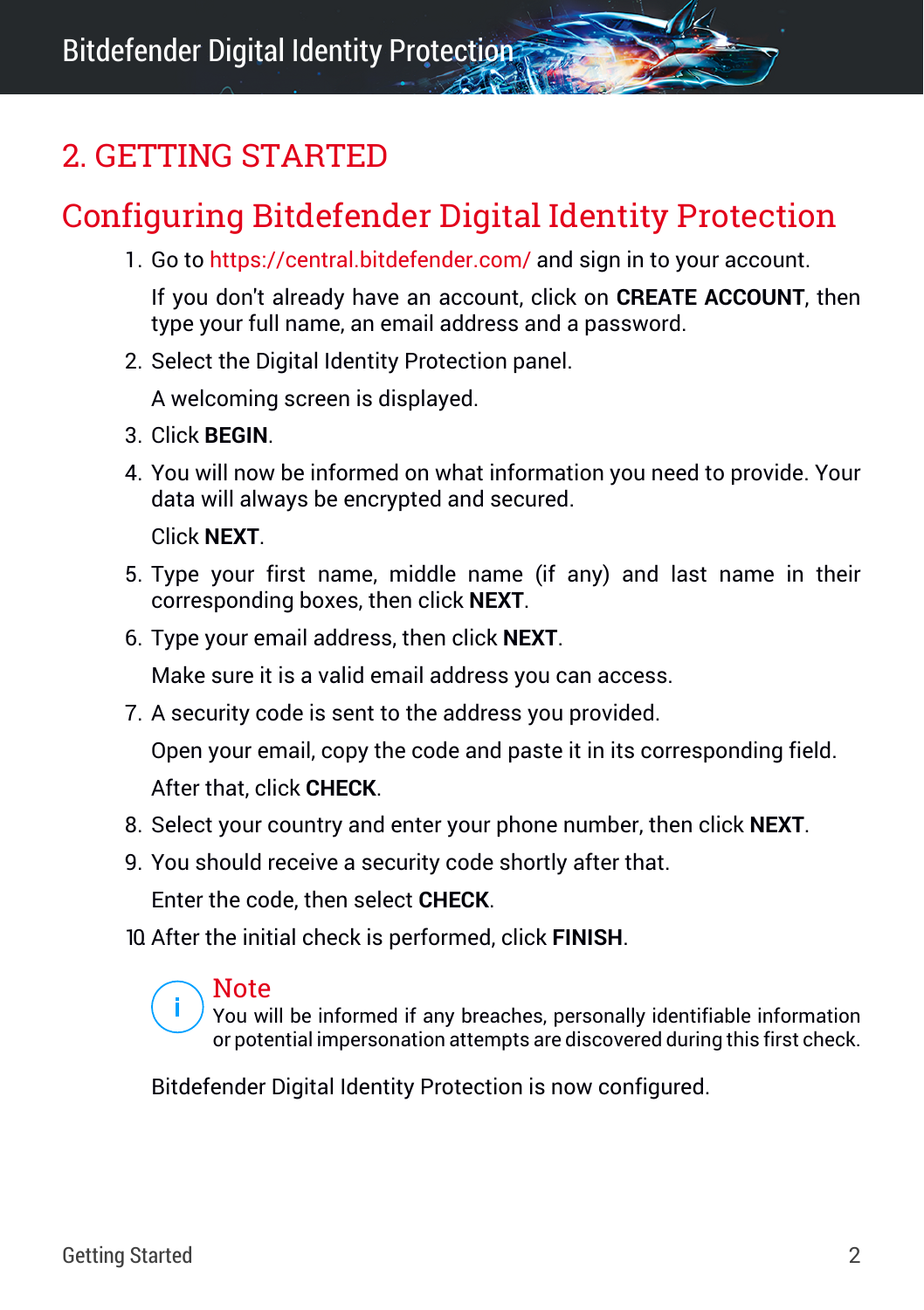Bitdefender Digital Identity Protection

#### Reviewing your Digital Footprint, Data Breaches and possible Impersonations

After you complete the configuration, Bitdefender Digital Identity Protection performs an online check to discover potential impersonations, data breaches and personally identifiable information on the Open Web. We recommend reviewing every piece of info included in the **DIGITAL FOOTPRINT**, **DATA BREACHES** and **IMPERSONATION CHECK** tabs.

- [Reviewing](#page-7-1) your Digital Footprint
- [Reviewing](#page-8-1) Data Breaches
- Reviewing possible [Impersonations](#page-9-1)

#### Improving your check-up

We use the data you provide to monitor the Surface Web and Dark Web to detect any activity that might affect your privacy or your personal brand reputation.

If you would like to add another email address or another phone number,

click , then click on **ADD EMAIL ADDRESS** or **ADD PHONE NUMBER** and follow the instructions.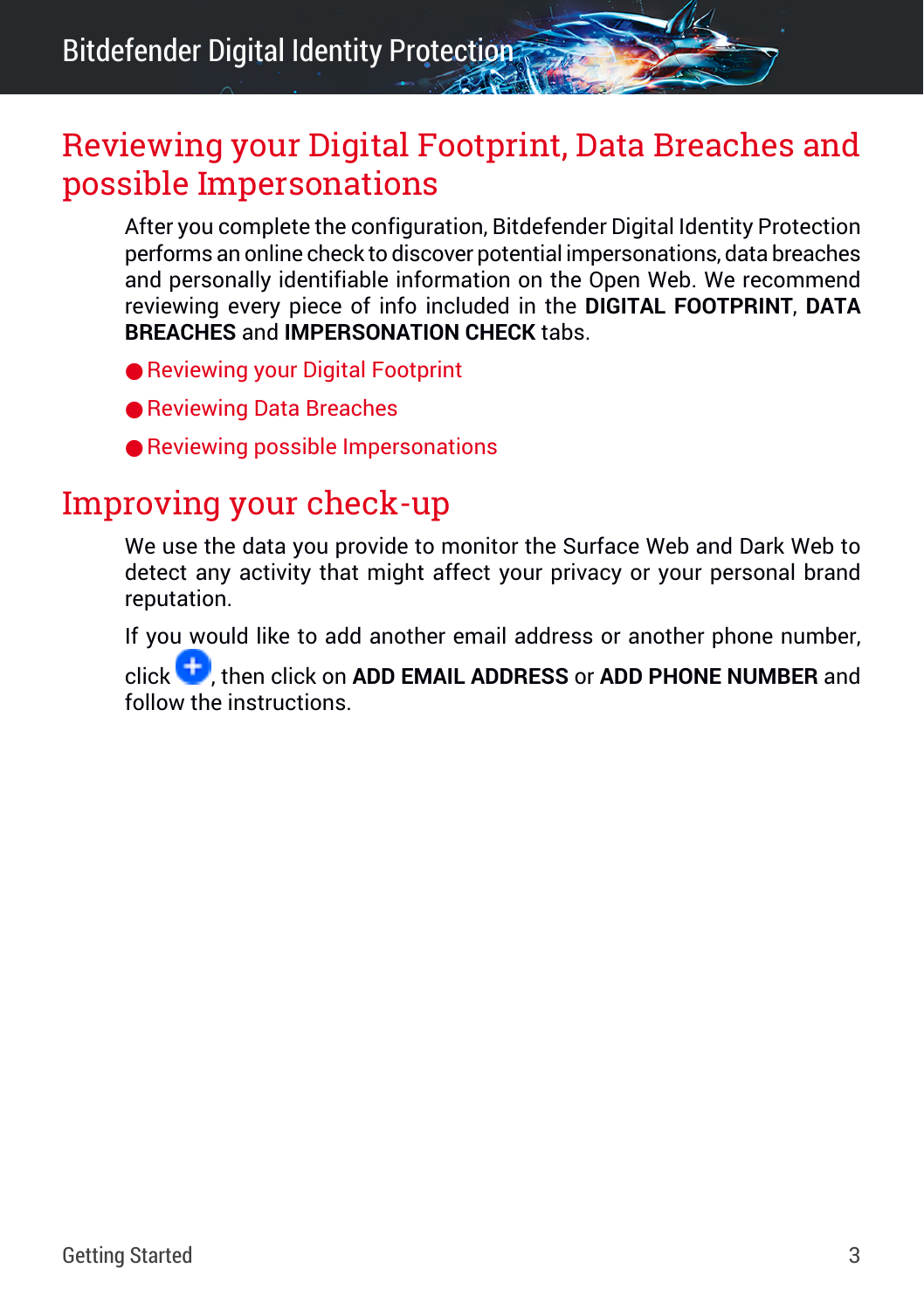### <span id="page-6-0"></span>3. DASHBOARD

The Dashboard aggregates information included in the **DIGITAL FOOTPRINT**, **DATA BREACHES** and **IMPERSONATION CHECK** sections.

It includes the following:

- Your exposed data and their web sources
- The average amount of exposed data for the entire community
- Your Digital Footprint evolution
- Privacy-related content
- Data Breaches
- The average number of data breaches inside the community

# Digital Identity Monitor

Using only accurate information Bitdefender's system looks for new personal data exposed on the Open Web and Dark Web and scans all the major Social media platforms for any signs of an impersonation attempt.

Click on **CHECK NOW** to perform an online scan.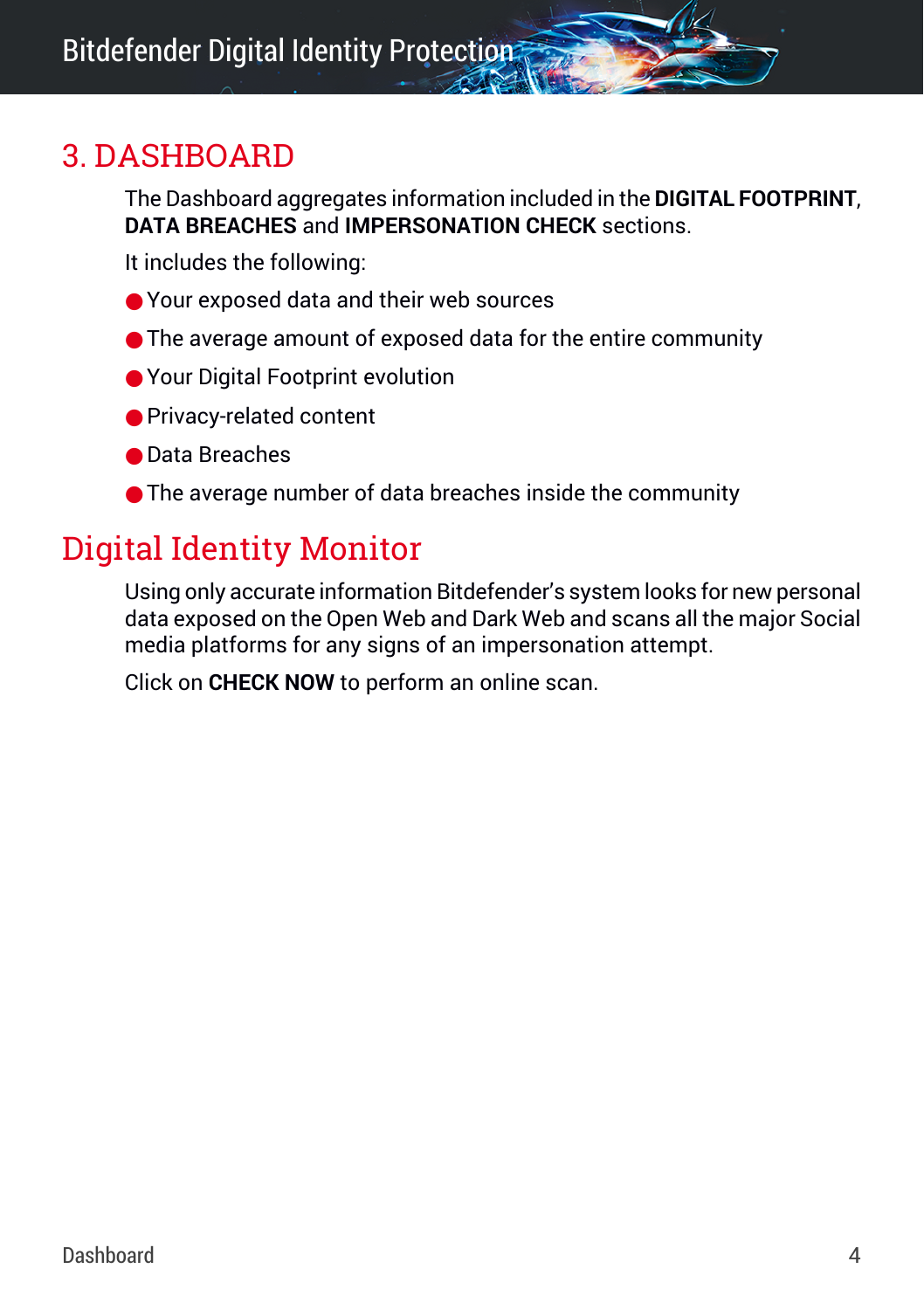# <span id="page-7-0"></span>4. DIGITAL FOOTPRINT

Your personally identifiable information and their sources appear here. It is up to you to evaluate if having the information public on the web is a threat.

Our AI-driven monitor relies heavily on correct data to detect new threats, so please tell us if the information is accurate or inaccurate.

<span id="page-7-1"></span>Once you confirm a piece of information is yours, we add it to our monitoring system and improve the chances of discovering other ones in the future.

# Reviewing your Digital Footprint

To review your digital footprint:

- 1. Go to the **DIGITAL FOOTPRINT** tab.
- 2. Information that has not been verified yet will appear with the text **Verify** on the right side. Click **Verify**, then select Yes or No, depending on the case.

#### Note

Every piece of information confirmed is added to our monitoring algorithm, improving the results displayed by our services. Information that is dismissed will no longer be displayed. However, it will still remain available on the web.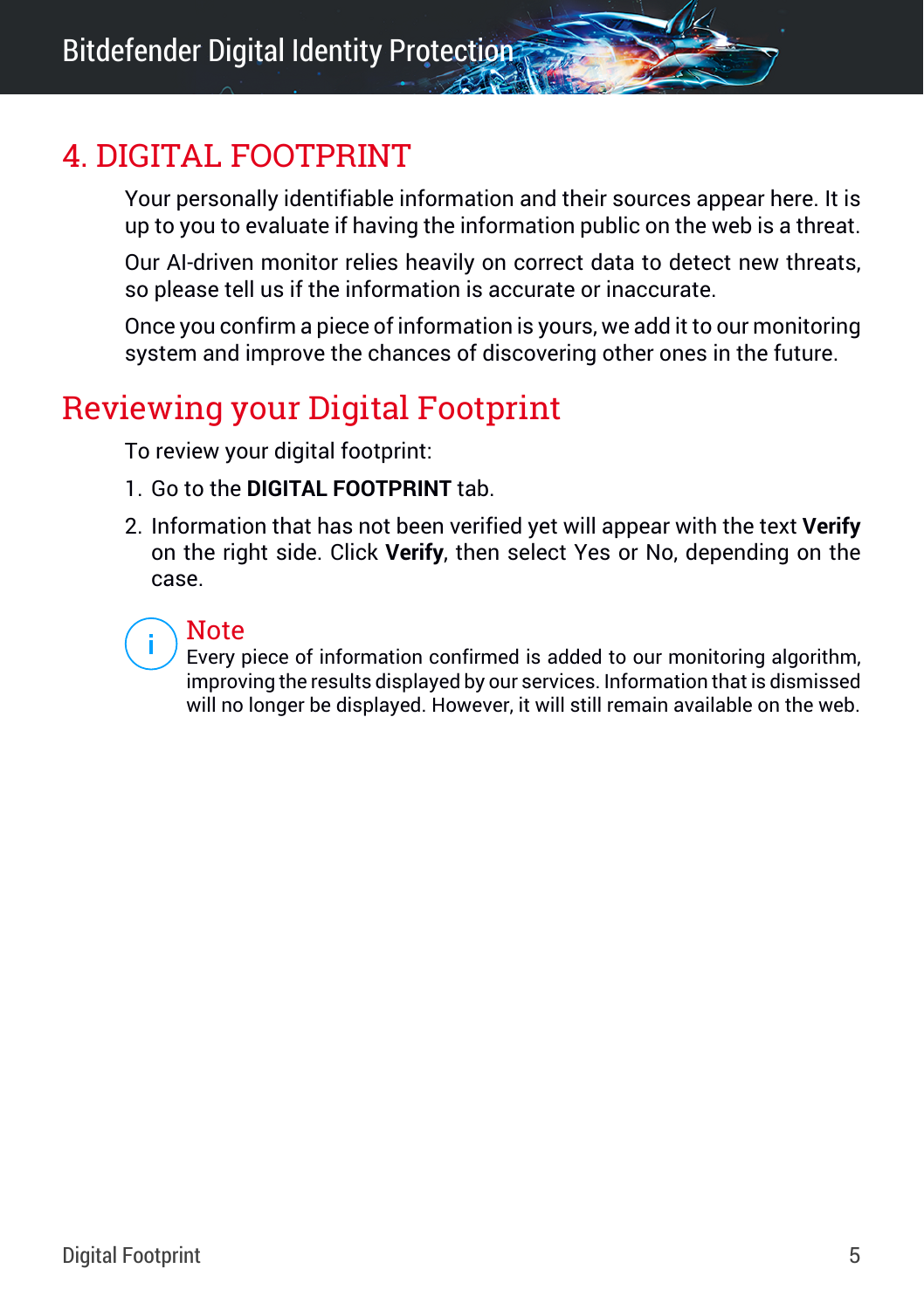# <span id="page-8-0"></span>5. DATA BREACHES

Breaches occur when hackers managed to bypass a company's security measures and obtain your personal information, to sell it on the dark web. Typically, cybercriminals target login data, personally identifiable information (PII), medical records, and banking-related details.

Any organization or service can fall victim to a data breach, but those with a large consumer base make more attractive targets. Breaches commonly include names, email addresses, usernames, passwords, postal addresses, phone numbers, social security numbers (SSN) and credit card data (number, expiration date, CVV).

# <span id="page-8-1"></span>Reviewing Data Breaches

To review your data breaches:

- 1. Go to the **DATA BREACHES** tab.
- 2. Under some entries, you will find a list of actions required for securing your account. After performing an action, click the box next to it in order to confirm.

If you're not sure about how to perform a task, you can always click on the link included in the task description and you'll be redirected to a page where you'll find all the necessary steps.

Not all breaches can be dealt with in this manner. Some of them, such as **Collection #1**, won't include steps. Instead, you will be redirected to articles available online where you can find more help.

#### Note

Bitdefender does not store or process personally identifiable information. Only references to potential data breaches are kept, without including sensitive data.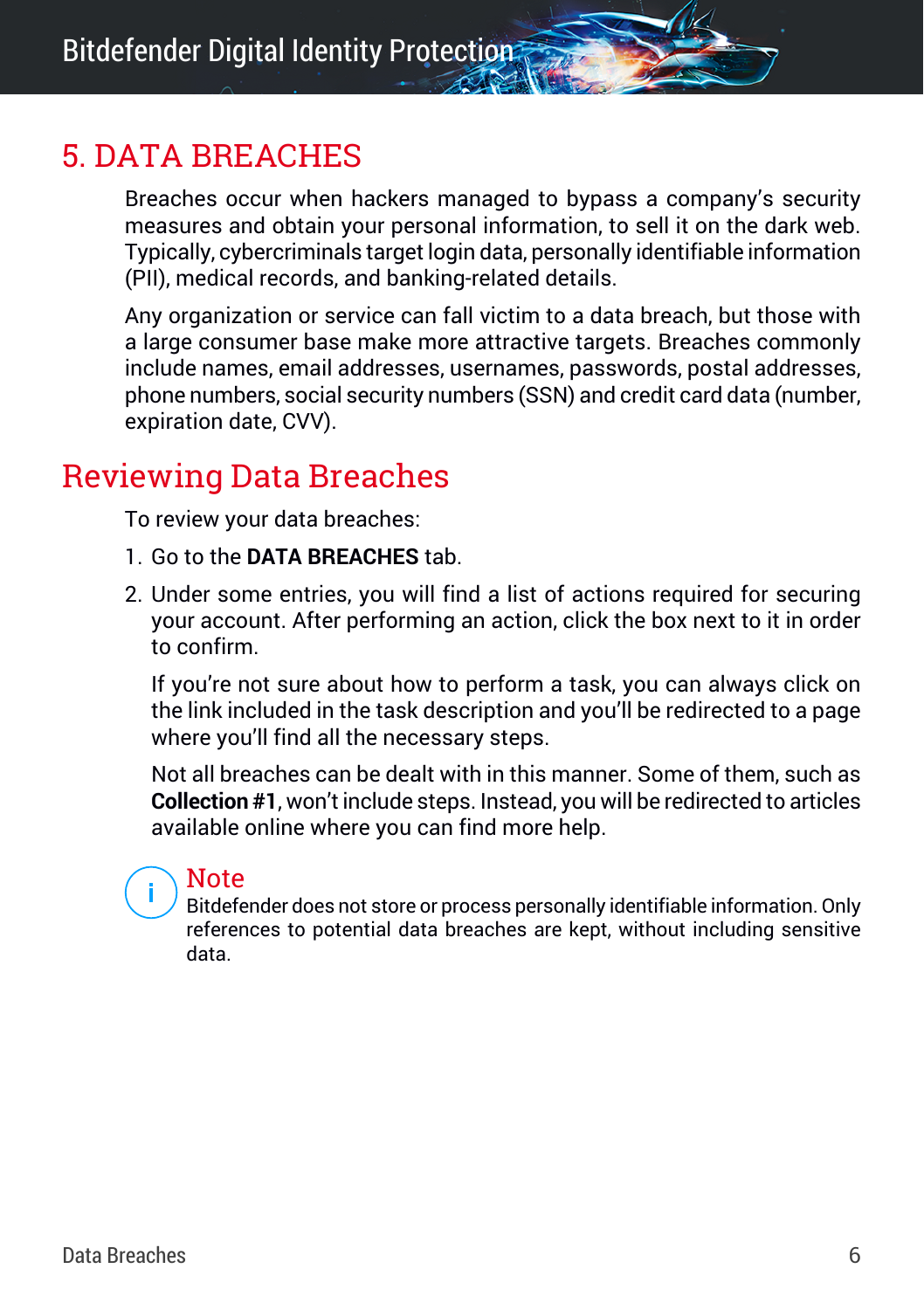# <span id="page-9-0"></span>6. IMPERSONATION CHECK

Criminals known as "pretexters" use the art of impersonation in many ways, playing the role of a trusted individual to deceive their victims and gain access to sensitive information. The practice of "pretexting" is defined as presenting oneself as someone else to manipulate a recipient into providing sensitive data such as passwords, credit card numbers, or other confidential information.

<span id="page-9-1"></span>Bitdefender Digital Identity Protection monitors 25 Social Media platforms and notifies you instantly if it finds a profile that could be an impersonation attempt.

### Reviewing possible Impersonations

The IMPERSONATION CHECK tab is where all possible attempts will be displayed. For each detection, you can choose one of three possibilities:

- It is an impersonation attempt
- It is your own profile
- It is a different profile

Depeding on the choice, Bitdefender Digital Identity Protection will recommend specific steps in order to deal with the issue. Every time you complete a step, you can mark it as **Done**.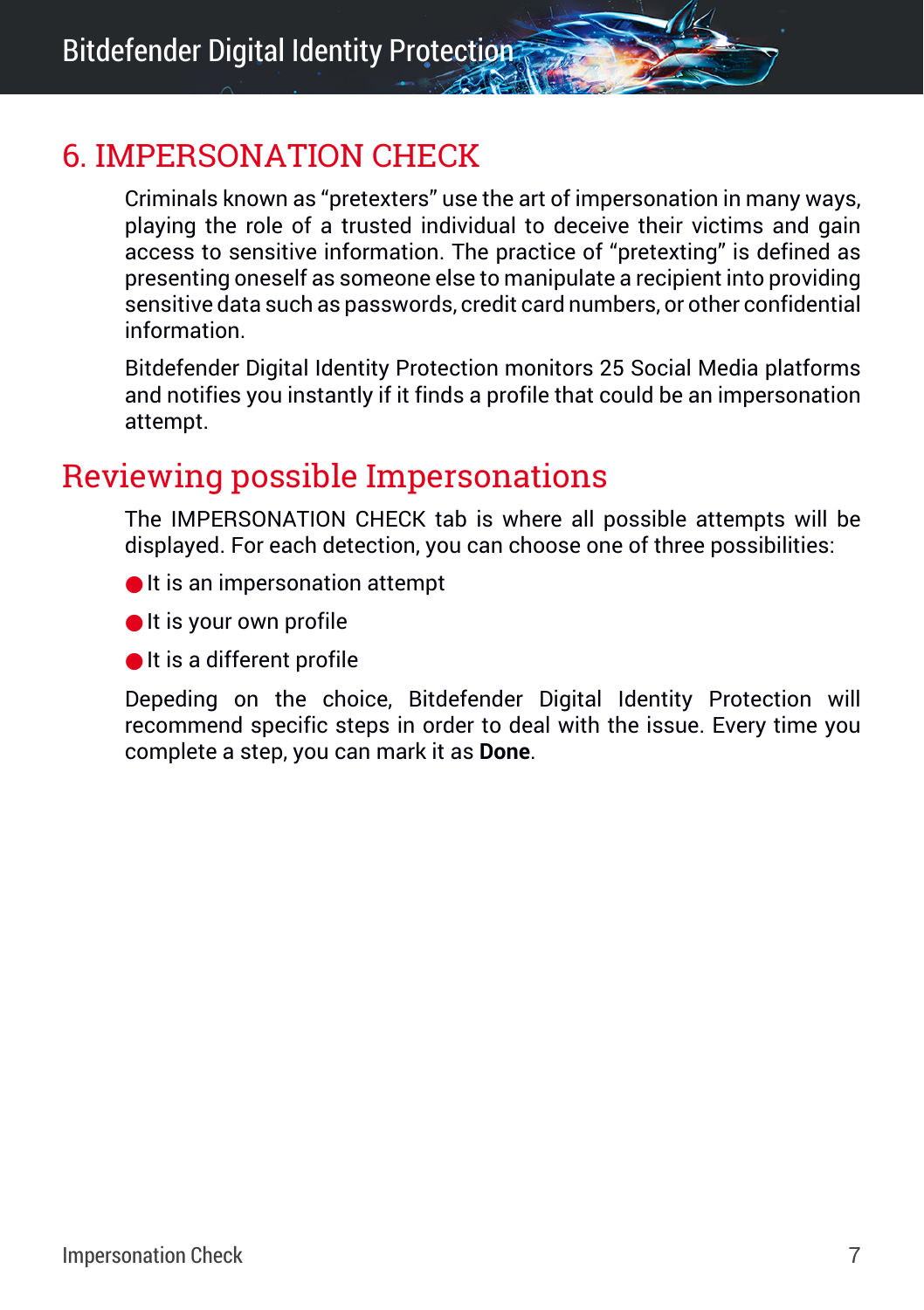# <span id="page-10-0"></span>7. EDUCATION

The Education tab serves as a knowledgebase where the user can find more information on how to protect their digital identity.

Articles listed here can be sorted into several categories:

- Breaches
- Exposures
- Impersonation Check

To access the full version of an article, click on its corresponding **Read more** link.